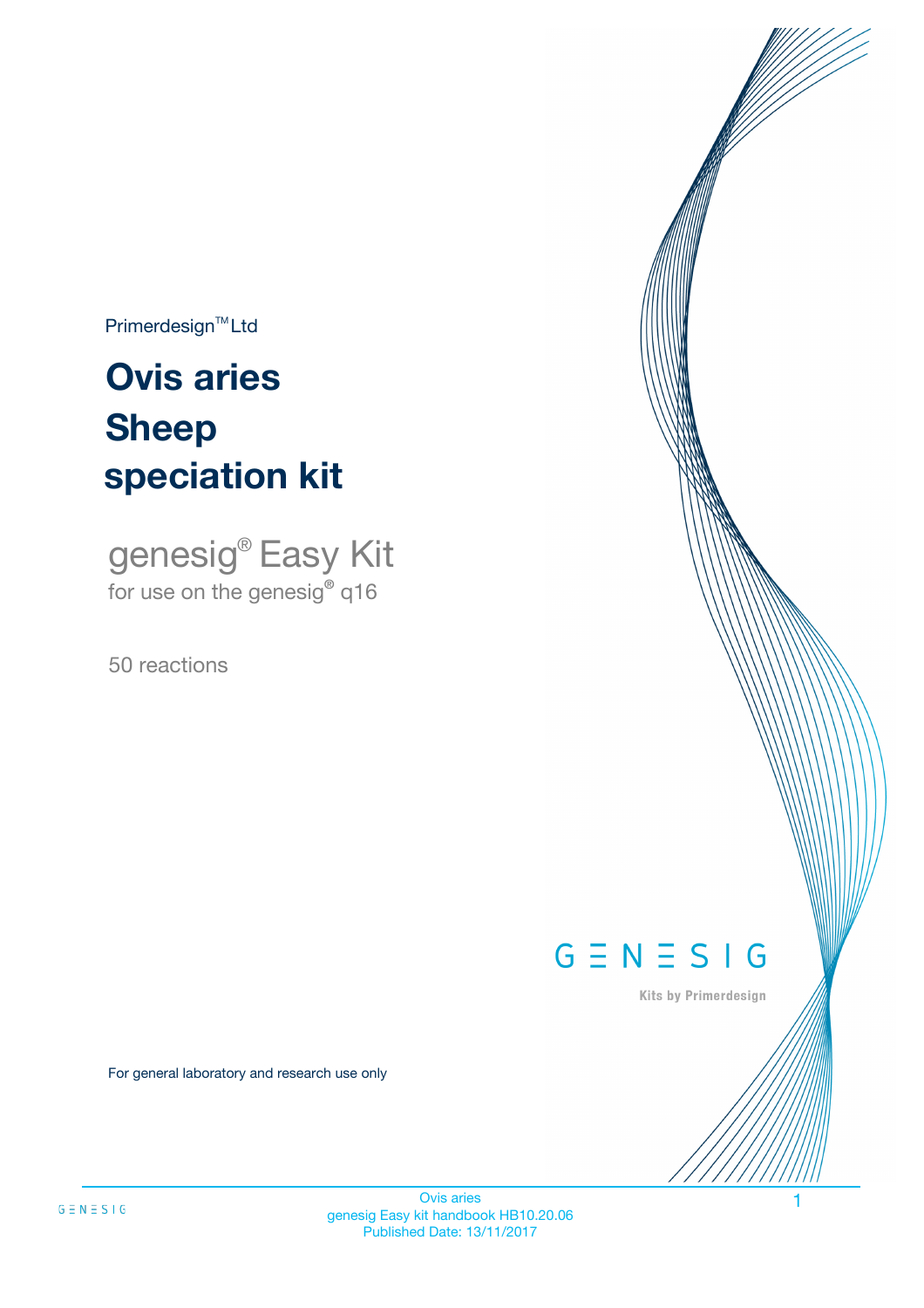# genesig® Easy: at a glance guide

#### **For each DNA test**

| Component          | Volume          | Lab-in-a-box pipette |  |
|--------------------|-----------------|----------------------|--|
| Sheep reaction mix | 10 <sub>µ</sub> |                      |  |
| Your DNA sample    | 10 <sub>µ</sub> |                      |  |

#### **For each positive control**

| Component                 | Volume | Lab-in-a-box pipette |  |
|---------------------------|--------|----------------------|--|
| Sheep reaction mix        | 10 µl  |                      |  |
| Positive control template | 10 µl  |                      |  |

#### **For each negative control**

| Component          | <b>Volume</b>   | Lab-in-a-box pipette |  |
|--------------------|-----------------|----------------------|--|
| Sheep reaction mix | $10 \mu$        |                      |  |
| <b>Water</b>       | 10 <sub>µ</sub> |                      |  |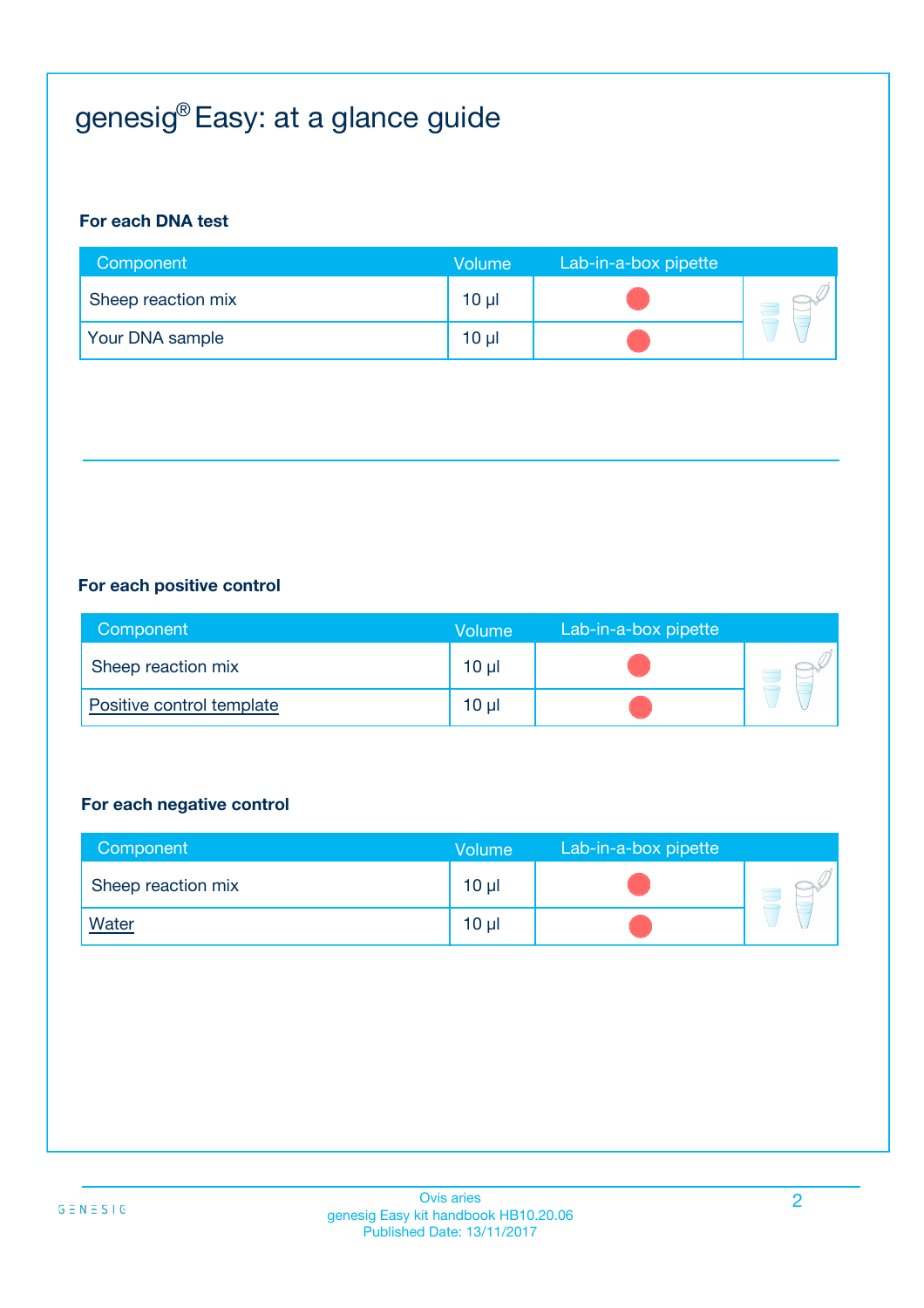# Kit Contents



# Reagents and equipment to be supplied by the user

#### **genesig® q16 instrument**

#### **genesig® Easy DNA/RNA Extraction Kit**

This kit is designed to work well with all processes that yield high quality DNA but the genesig Easy extraction method is recommended for ease of use.

#### **genesig® Lab-In-A-Box**

The genesig Lab-In-A-Box contains all of the pipettes, tips and racks that you will need to use a genesig Easy kit. Alternatively if you already have these components and equipment then these can be used instead.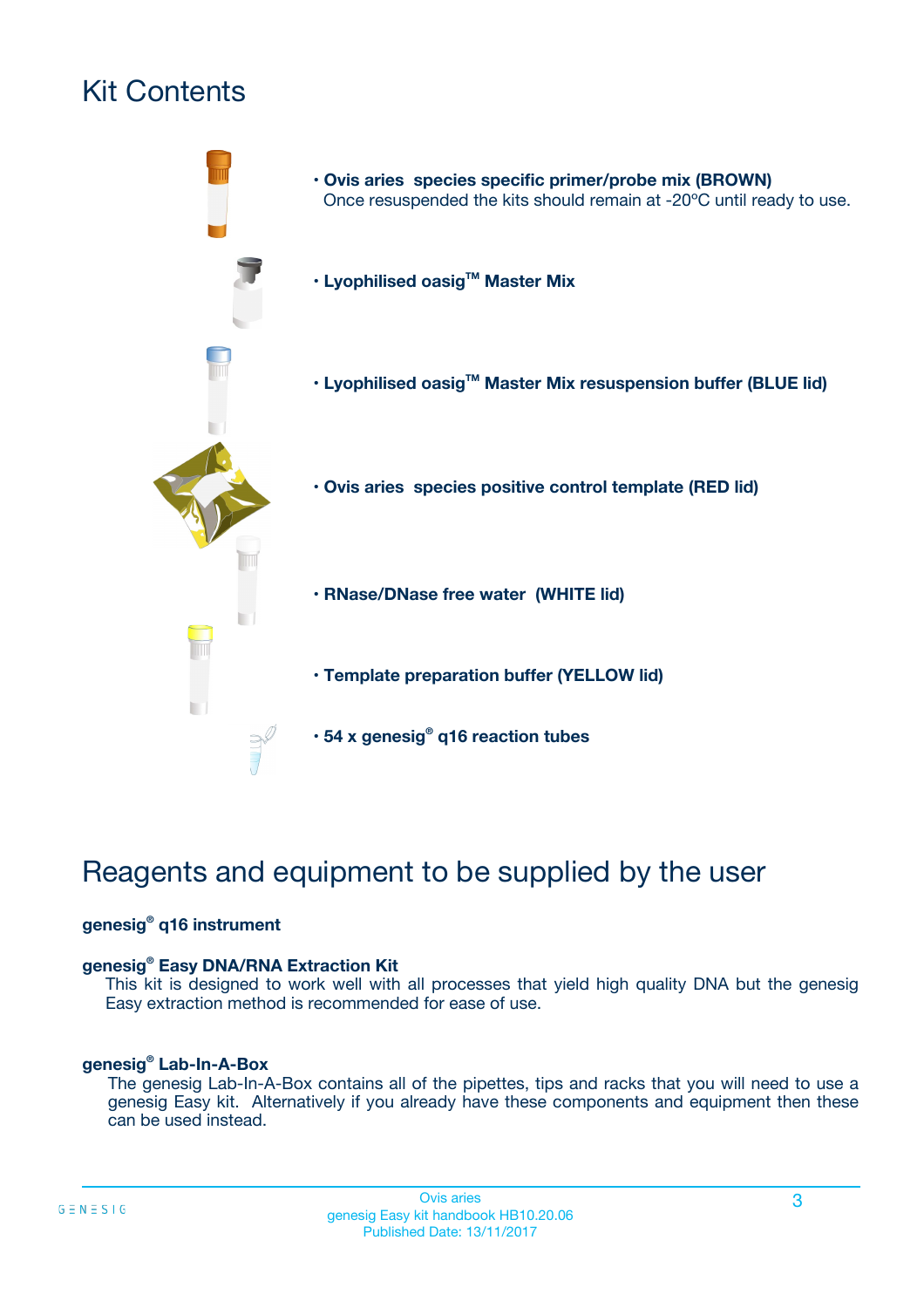# Step-by-step guide

### 1. Create your reaction mix



Use the blue pipette to transfer 500µl**\*** of the oasig Master Mix resuspension buffer into the tube of lyophilised oasig Master Mix and mix well by gently swirling. Then transfer all of that master mix into the brown tube labelled Sheep primers/probe.

**\***Transfering 525µl of the oasig Master Mix resuspension buffer to your oasig Master Mix (instead of the 500µl recommended above) will enable you to take full advantage of the 50 reactions by accounting for volume losses during pipetting. In order to do so with the genesig Easy fixed volume pipettes use 1x blue, 2x red and 1x grey pipettes to make the total volume. Please be assured that this will not adversely affect the efficiency of the test.

Cap and shake tube to mix. A thorough shake is essential to ensure that all components are resuspended. **Failure to mix well can produce poor kit performance.**

Leave to stand for 5 minutes. Now your reaction mix is ready to use.

Store the reaction mix in the freezer from hereon.

#### Top tip

- Ensure that the reaction mix is mixed thoroughly before each use by shaking.
- **•** Once resuspended do not expose genesig Easy kit to temperatures above -20°C for longer than 30 minutes at a time.

## 2. Add reaction mix to all reaction tubes



For every reaction to be run, use the red pipette to add 10µl of your Sheep reaction mix to every tube.

#### Top tip

- Always pipette the reaction mix directly into the bottom of the tube.
- You can label the tube lids to aid your reaction setup but avoid labelling tube sides.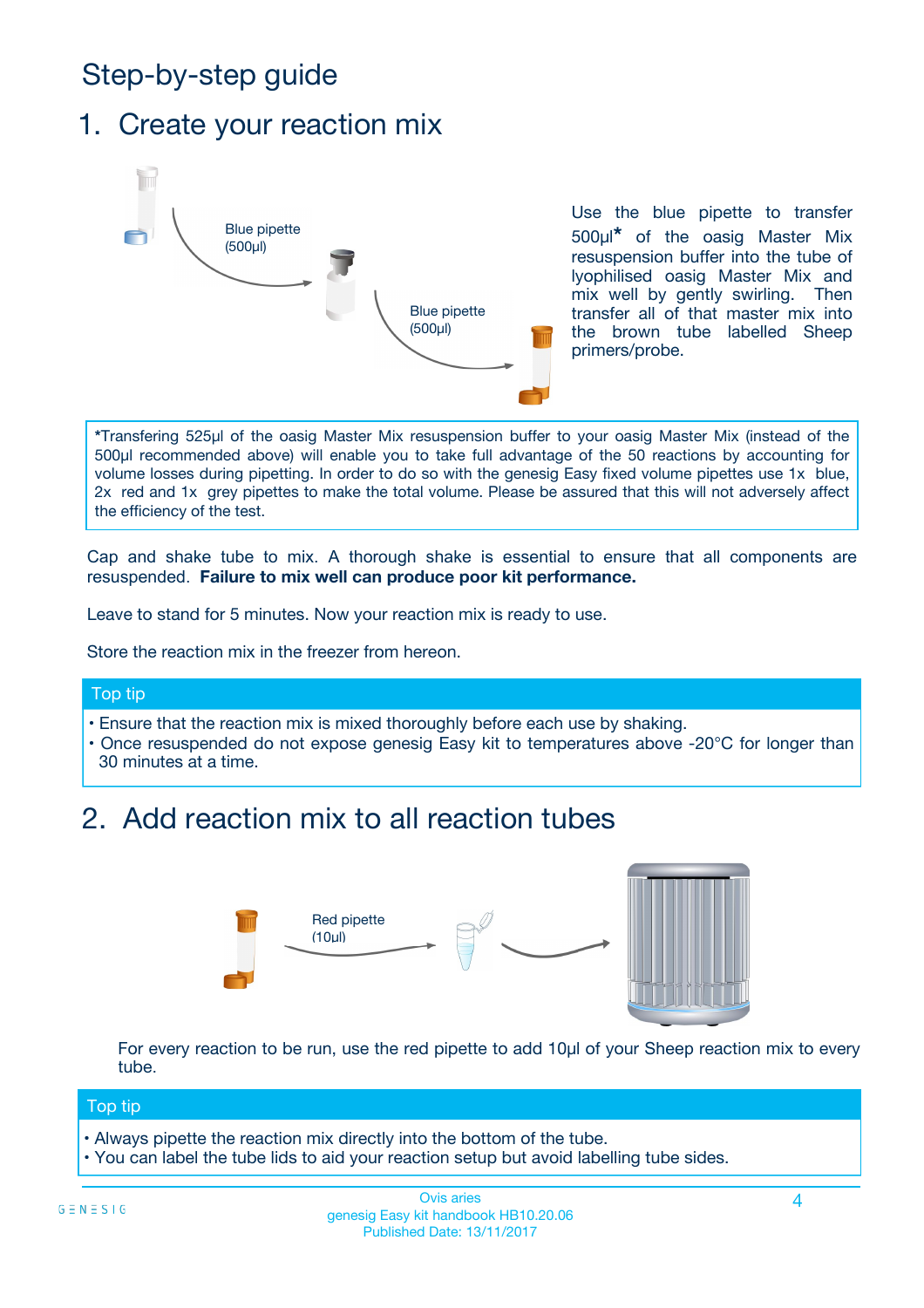# 3. Negative control



For each test you will require a negative control. Instead of DNA, water is used. This sample should prove negative thus proving that all of your positive samples really are positive.

To create a negative control reaction simply use the red pipette to add 10µl of the water to the required reaction tubes. Close these tubes after adding the water.

Because some genesig kit targets are common in the environment you may occasionally see a "late" signal in the negative control. The q16 software will take this into account accordingly.

#### Top tip

**•** Always add the water to the side of the tube to reduce the introduction of bubbles.

### 4. Set up a test



For each sample you wish to analyse, use the red pipette to add 10µl of your DNA sample to the required reaction tubes. Close these tubes after adding the sample. Always change pipette tips between samples.

#### Top tip

**•** Always add the DNA sample to the side of the tube to reduce the introduction of bubbles.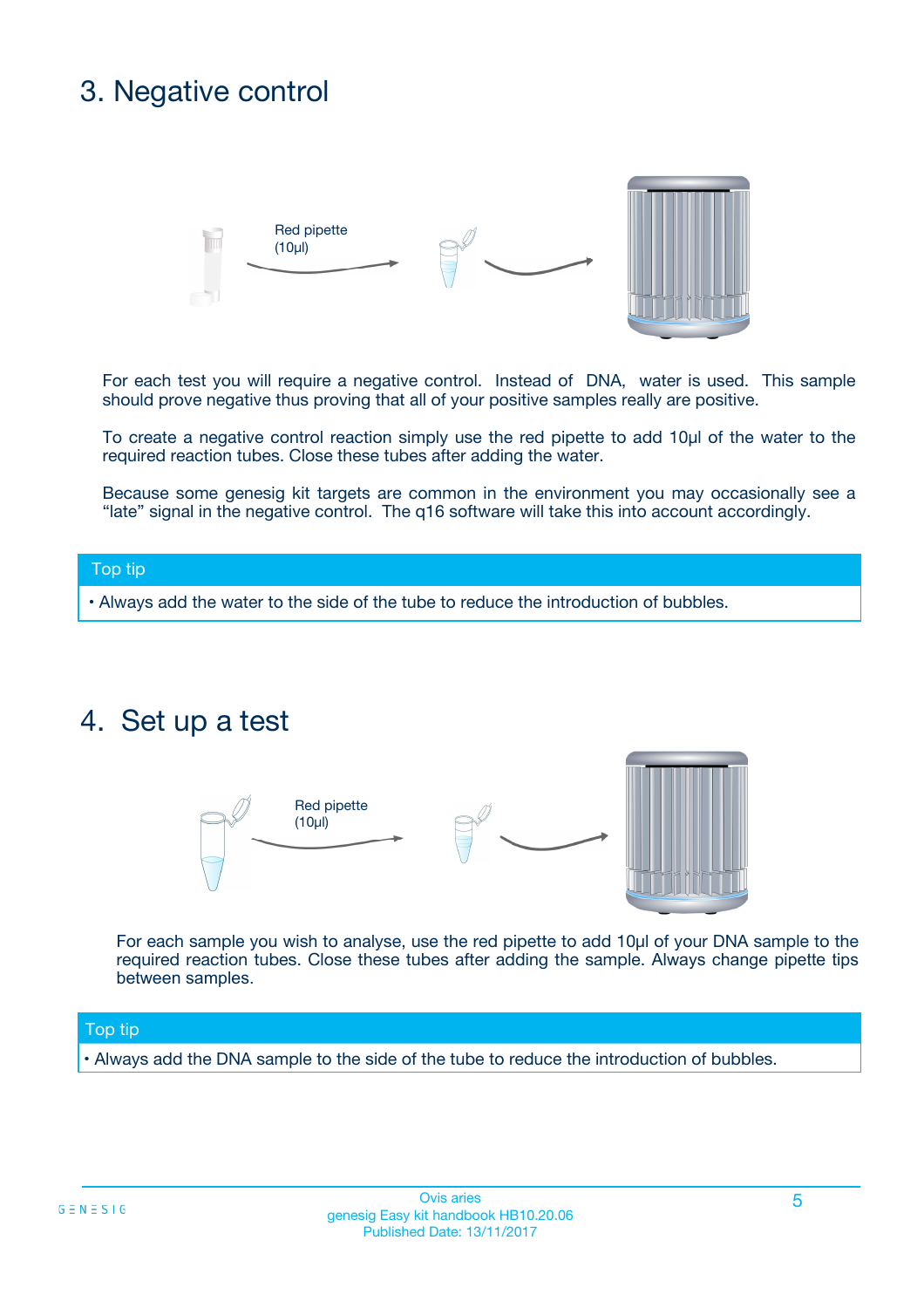# 5. Positive control



Use the white pipette to transfer 200µl of template preparation buffer into the positive control template tube. Cap and shake tube to mix.

Each time you run a test you will require a positive control. This is a small portion of DNA from your species of interest. It serves two purposes:

1. It will always test positive so it shows that everything is working as it should be.

2. The q16 software knows how much DNA is present in the positive control. It uses this information to internally calibrate every test. This is essential to give accurate information about the percentage of DNA in your sample that is from your species of interest.

To create a positive control reaction, simply use 10µl of the positive control instead of your DNA sample.



Take great care when setting up your positive control. The positive control template has the potential to give you a false positive signal in your other samples. Set positive controls up last after all other sample tubes are closed. Always change pipette tips between samples. You may even choose to set up positive controls in a separate room.

#### Top tip

**•** Always add the positive control to the side of the tube to reduce the introduction of bubbles.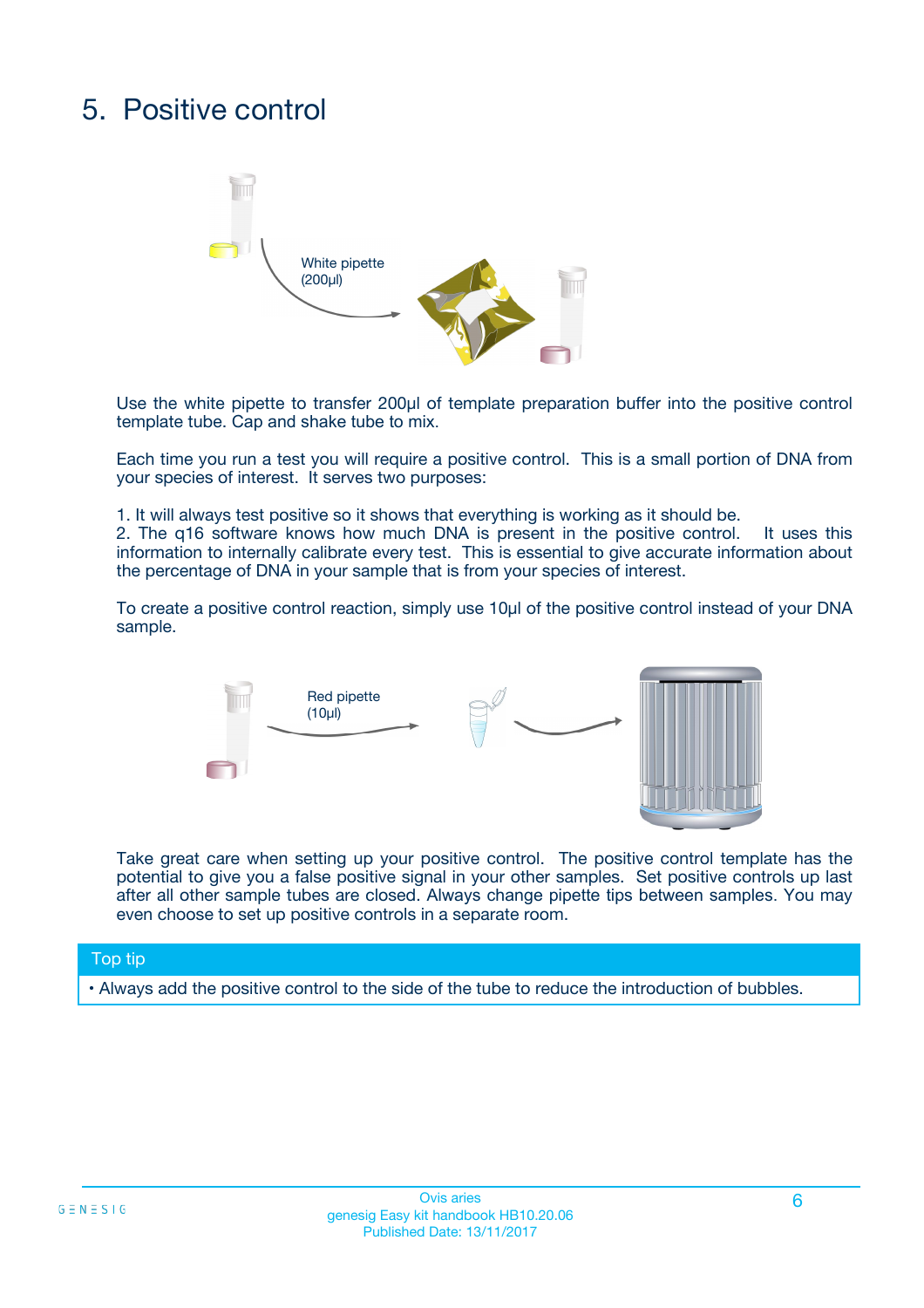# 6. Running the test

Place the tubes into the correct positions in your q16 as defined by the software, this may include positioning of empty tubes to ensure that the q16 lid is balanced. The run can then be started.

|                      | genesig q16 PCR software - 1.2                                                    |                                     | $\Box$                                                                     |
|----------------------|-----------------------------------------------------------------------------------|-------------------------------------|----------------------------------------------------------------------------|
|                      | <b>Open Experiments:</b><br>Unsaved (New Experiment 2<br>$\overline{\phantom{a}}$ | <b>E</b> Open<br>Save<br>$\Box$ New | Save As<br>$G \equiv N \equiv S \mid G$<br><b>C</b> Close<br>Configuration |
| Stages:              | Setup<br><b>Results</b>                                                           |                                     |                                                                            |
| <b>Notes</b>         |                                                                                   | <b>Samples</b>                      | <b>Tests</b>                                                               |
|                      | <b>Name and Details</b>                                                           | Note<br>Color<br>Name               | Color<br>Name<br>Note                                                      |
|                      | New Experiment 2017-10-26 11:06                                                   | Sample 1                            | 유<br>÷<br>Test <sub>1</sub>                                                |
|                      | Kit type: genesig® Easy Target Detection kit                                      | Sample 2                            |                                                                            |
|                      | Instrument Id.:                                                                   | Sample 3                            | $\qquad \qquad \blacksquare$<br>$\qquad \qquad \blacksquare$               |
|                      | <b>Run Completion Time:</b>                                                       | Sample 4                            |                                                                            |
| <b>Notes</b>         | $\blacktriangle$                                                                  | Sample 5                            | ♦                                                                          |
|                      |                                                                                   |                                     | 4                                                                          |
|                      |                                                                                   |                                     |                                                                            |
|                      |                                                                                   |                                     | ÷<br>€                                                                     |
|                      | $\overline{\mathbf{v}}$                                                           |                                     |                                                                            |
| <b>Well Contents</b> |                                                                                   |                                     | Run                                                                        |
| Pos.                 | Test                                                                              | Sample                              | <b>Run Status</b>                                                          |
| 1                    | Test 1                                                                            | <b>Negative Control</b>             | $\blacktriangle$                                                           |
| $\overline{2}$       | Test 1                                                                            | <b>Positive Control</b>             |                                                                            |
| 3                    | Test 1                                                                            | Sample 1                            | Show full log                                                              |
| $\overline{4}$       | Test 1                                                                            | Sample 2                            |                                                                            |
| 5                    | Test 1                                                                            | Sample 3                            | <b>Run Control</b>                                                         |
| 6                    | Test 1                                                                            | Sample 4                            |                                                                            |
| $\overline{7}$       | Test 1                                                                            | Sample 5                            |                                                                            |
|                      |                                                                                   |                                     |                                                                            |
| 8                    |                                                                                   |                                     | $\triangleright$ Start Run<br>Abort Run<br>$\overline{\mathbf{v}}$         |

#### Top tip

- Before loading tubes into the q16, check for bubbles! Flick the bottom of the tubes to remove any bubbles that may have formed during the test setup.
- Apply centrifugal force with a sharp wrist action to ensure all solution is at the bottom of the reaction tube.
- When repeating a test you can use a previous file as a template by clicking 'open' then selecting File name > Files of Type > Experiment file as template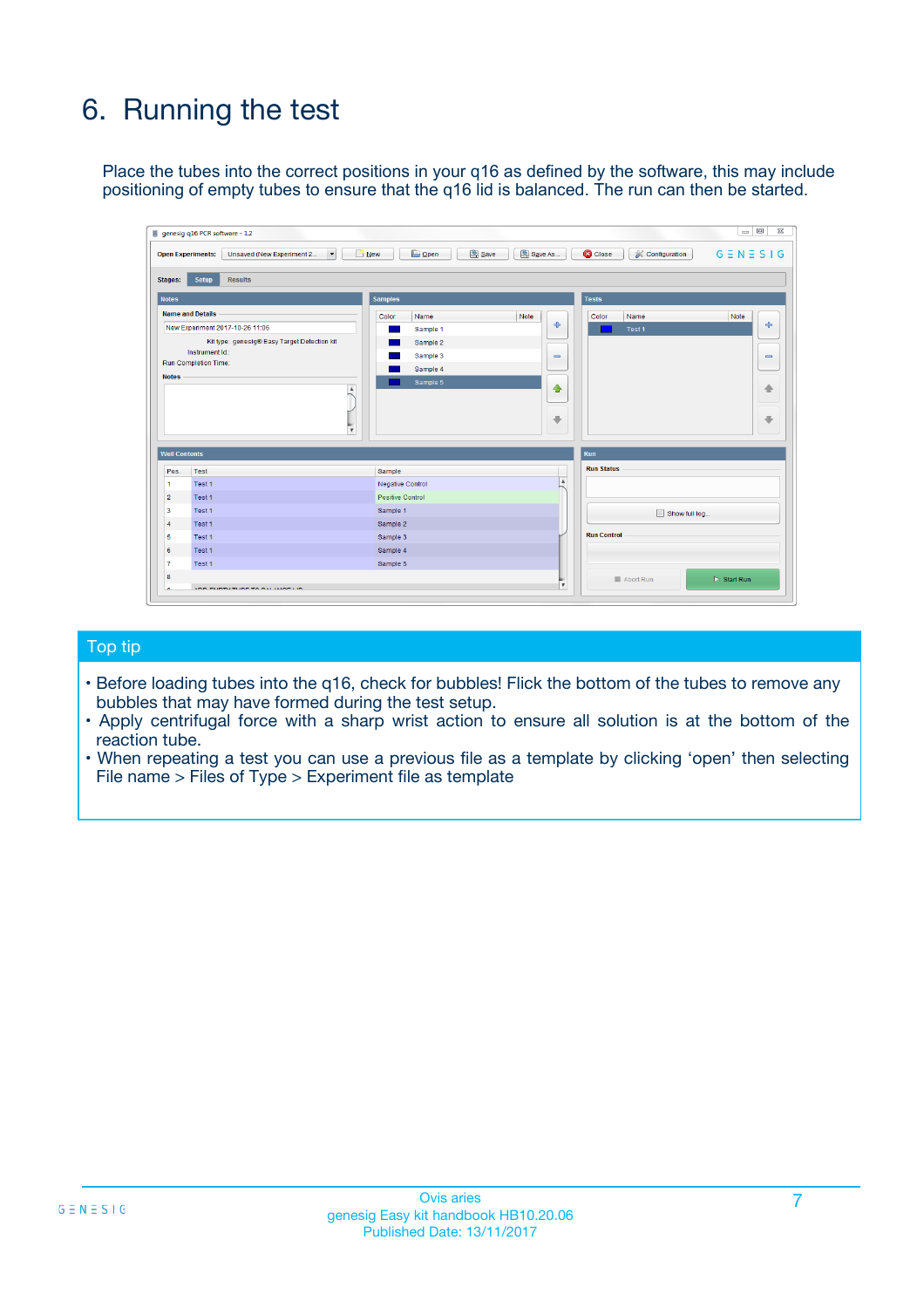### What do my results mean?

Analysis of your data is carried out automatically by the genesig q16. The following information is designed to help you fully understand a result or to troubleshoot:

### "Positive"

#### **Explanation**

Your sample has produced a positive result. Your target of interest is present and you can use the reported percentage.

### "Negative"

#### **Explanation**

Your sample has produced a negative result. The target is not present in your sample.

### "Test contaminated"

#### **Explanation**

The Negative Control should be completely free of any DNA. If you see this error message it means that at some point during the setup, the Negative Control has been contaminated with DNA and has given a positive signal. This contamination has invalidated the test. The Positive Control and your test samples are both possible sources of contaminating DNA. The genesig q16 reaction tubes from previous runs will also contain very high amounts of DNA so it is important that these are carefully disposed of after the run is completed and NEVER OPENED. It may be the case that your kits have become contaminated which will lead to the same problem occurring repeatedly.

#### **Solutions**

1. Clean your working area using a commercial DNA remover solution to ensure the area is DNA free at the start of your run and re-run the test

2. If the problem persists then the kit has become contaminated and it will have to be discarded and replaced with a new kit. When you open the new kit, run a simple test to show that changing the kit has solved the problem. Prepare a test which includes only the Positive Control, the Negative Control and one 'mock sample'. For the 'mock sample' add water instead of any sample DNA. The result for the Negative Control and the mock sample should be negative indicating that contamination is no longer present.

#### **Preventive action**

An ideal lab set-up has a 'Clean area' where the test reagents are prepared and a 'sample area' where DNA samples and the Positive Control template are handled. The best workflow involves setting up all the test components (excluding the positive control template) in the clean area and then moving the tests to the sample area for sample and Positive Control addition. If this method is followed then the kit components are always kept away from possible sources of contamination. For extra security the Negative Control can be completely prepared and sealed in the clean area. All work areas should be decontaminated regularly with DNA remover.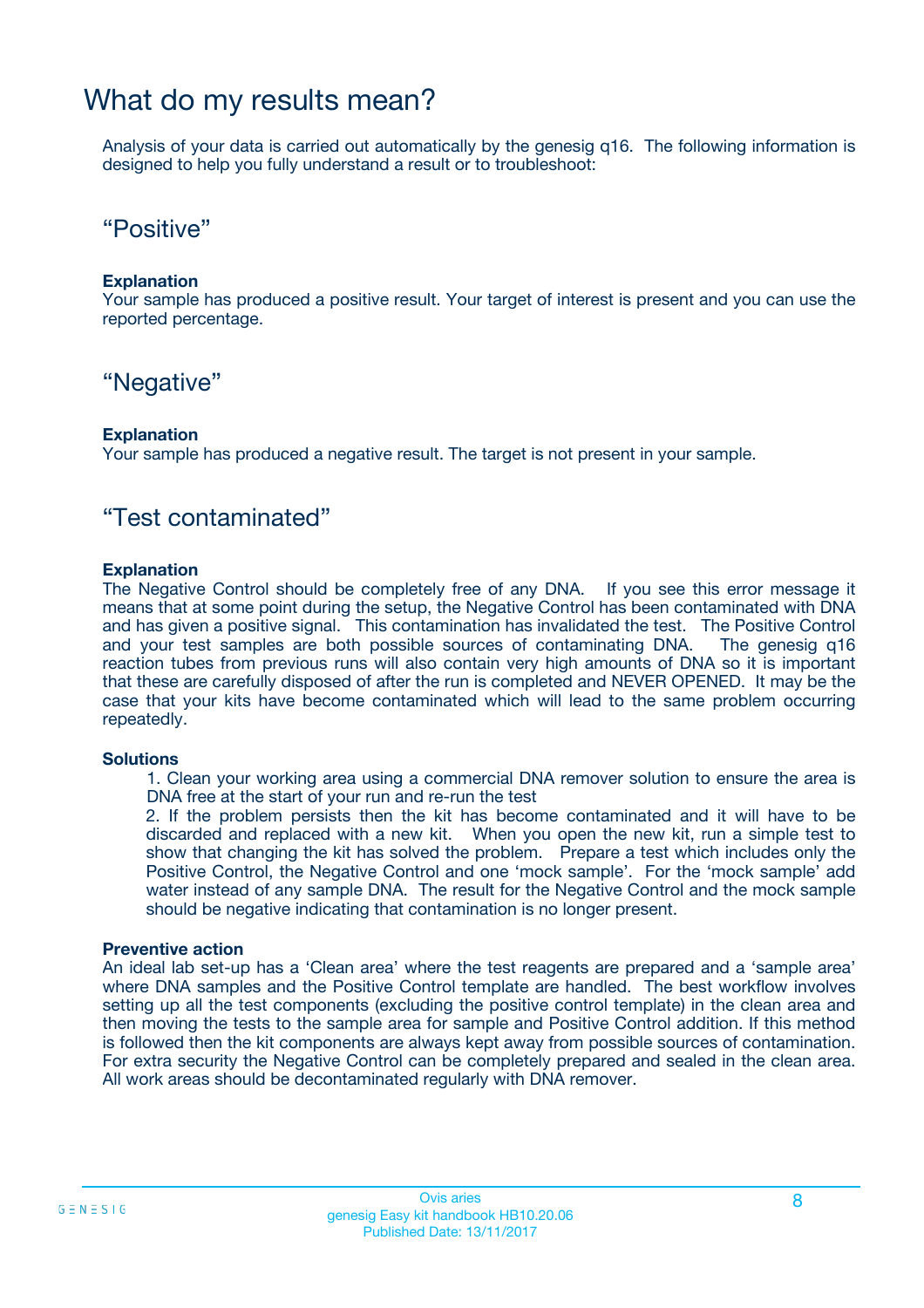#### **Explanation - If positive control has failed**

The test has failed because the Positive Control has not worked. The Positive Control is present to show that all aspects of the test are working correctly together. When this control test fails, the test as a whole is invalidated. This finding indicates that a problem has occurred in the reaction set-up part of the experiment and has nothing to do with sample preparation.

#### **Solutions**

- 1. Check the entire workflow and test set-up to look for any user errors, then repeat the test e.g. have the right colour pipettes and solutions been used with the correct tubes?
- 2. Ensure the positive and negative controls are inserted into the correct wells of your q16.

3. A component of the test may have 'gone off' due to handing errors, incorrect storage or exceeding the shelf life. When you open a new kit, run a simple test to show that changing the kit has solved the problem. Prepare a test which includes only the Positive Control, the Negative Control and one 'mock sample'. For the 'mock sample' add internal control template instead of any sample DNA. If the Positive Control works, the mock sample will now be called as a negative result.

#### **Explanation - If positive control has passed**

The test has failed because the sample is not suitable for qPCR testing. This particular sample has failed because it contains one or more factors that are inhibitory to PCR. This has compromised accuracy and precision of the quantitative reporting, resulting in a reported speciation percentage greater than 100%.

#### **Solutions**

- 1. Dilute the extracted sample 1:10 in water to "dilute out" the PCR inhibitors.
- 2. Check the sample preparation protocol to look for any user errors, then repeat.

3. PCR inhibitors can result from overloading the DNA/RNA sample preparation protocol with too much starting material. Try reducing the amount of starting material (by a factor of 2) then repeat.

### "Positive result lower than test sensitivity"

#### **Explanation**

The test is positive so if you are only interested in obtaining a 'present or absent' answer for your sample then your result is reliable. However, if the calculated percentage falls outside the accurate range for the test the exact percentage cannot accurately be calculated. Nonetheless a semi-quantitative result can be reported based on the "% sensitivity" column. e.g. If the "% sensitivity" is reported at "1%" then the sample can be reported as "positive test with less than 1% presence of species of interest". If you require more accurate information for your sample then proceed with the solutions below.

#### **Solutions**

1. A higher quality of sample containing more DNA will yield a more sensitive test. Try increasing the concentration of sample that is added to the Sample Prep Solutions stage during the extraction.

2. If you cannot increase the amount of sample, check the sample preparation protocol to look for any user errors then repeat.

3. Poor quality samples can result from overloading the sample preparation protocol with too much starting material. Try reducing the amount of starting material then repeat.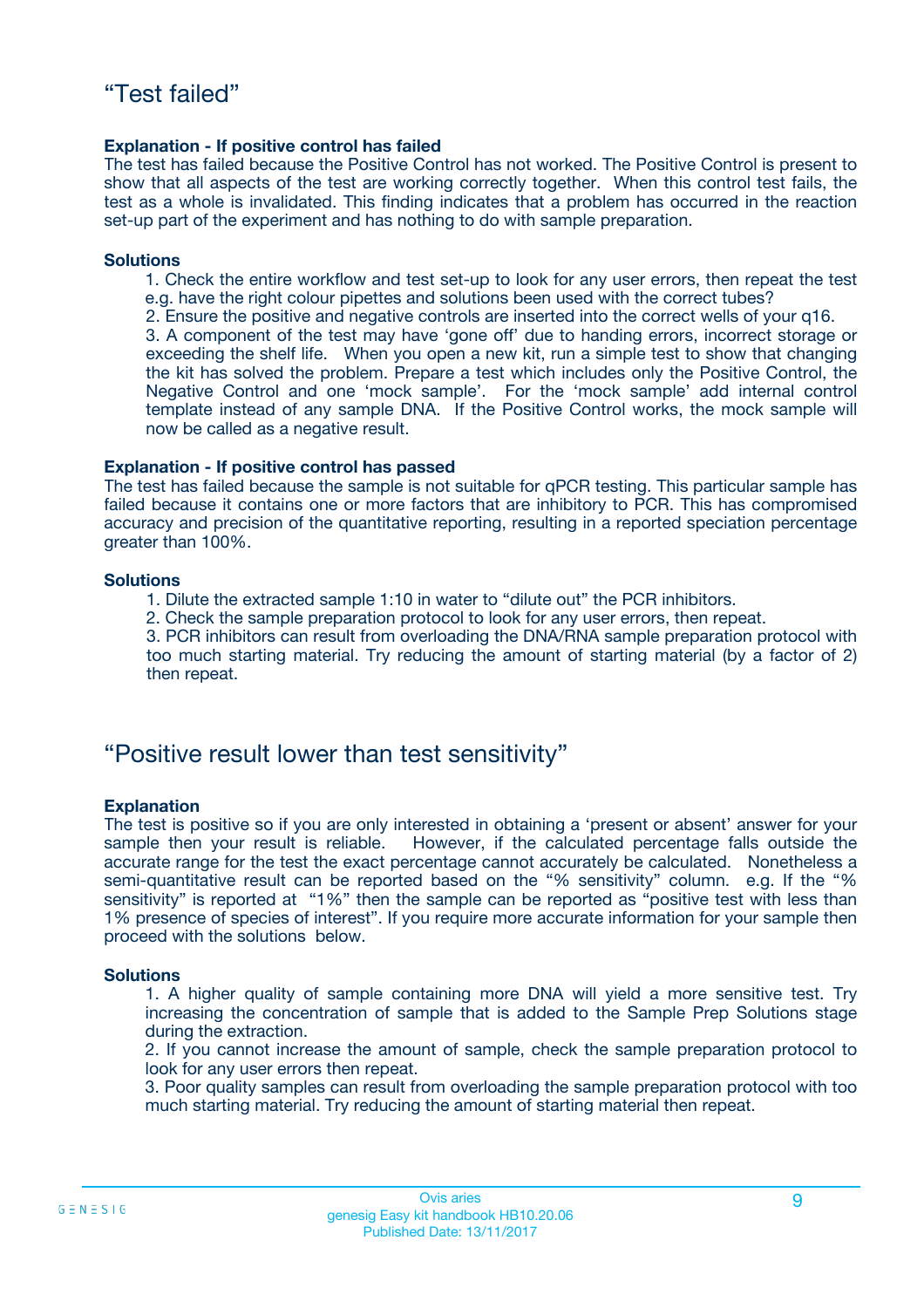### "Test failed and is contaminated"

#### **Explanation**

The Positive Control is indicating test failure, and the Negative Control is indicating test contamination. Please read the "Test Failed" and "Test contamination" sections of this technical support handbook for a further explanation.

#### **Solution**

1. For appropriate solutions, read both the "Test failed" and "Test contaminated" sections of this handbook.

### "Low level of universal target DNA"

#### **Explanation**

The test has failed because either the sample quality or quantity was too low. This has been identified by the universal target and may be caused by the sample having been compromised or a low amount of the universal target being present in the starting material. In either case the sample will not be fit for analysis.

#### **Solutions**

1. Try increasing the amount of sample that is added to the Sample Prep Solution stage during the extraction.

2. If you cannot increase the amount of sample, check the sample preparation protocol to look for any user errors then repeat.

3. Poor quality samples can result from overloading the sample preparation protocol with too much starting material. Try reducing the amount of starting material then repeat.

### "Positive - Caution, low level of universal target DNA"

#### **Explanation**

The test is positive so if you are only interested in obtaining a 'present or absent' answer for your sample then your result is reliable. However, the quantification has failed because either the sample quality or quantity was too low. The signal produced by the universal target acts as an endogenous control, identifying the quantity of DNA in the sample form which the species percentage is calculated. In this case the total level of DNA was not high enough. This will occur if the sample quality has been compromised or if a low amount of universal target was present in the starting material.

#### **Solutions**

For appropriate solutions read the "Low level of universal target DNA" section of this handbook.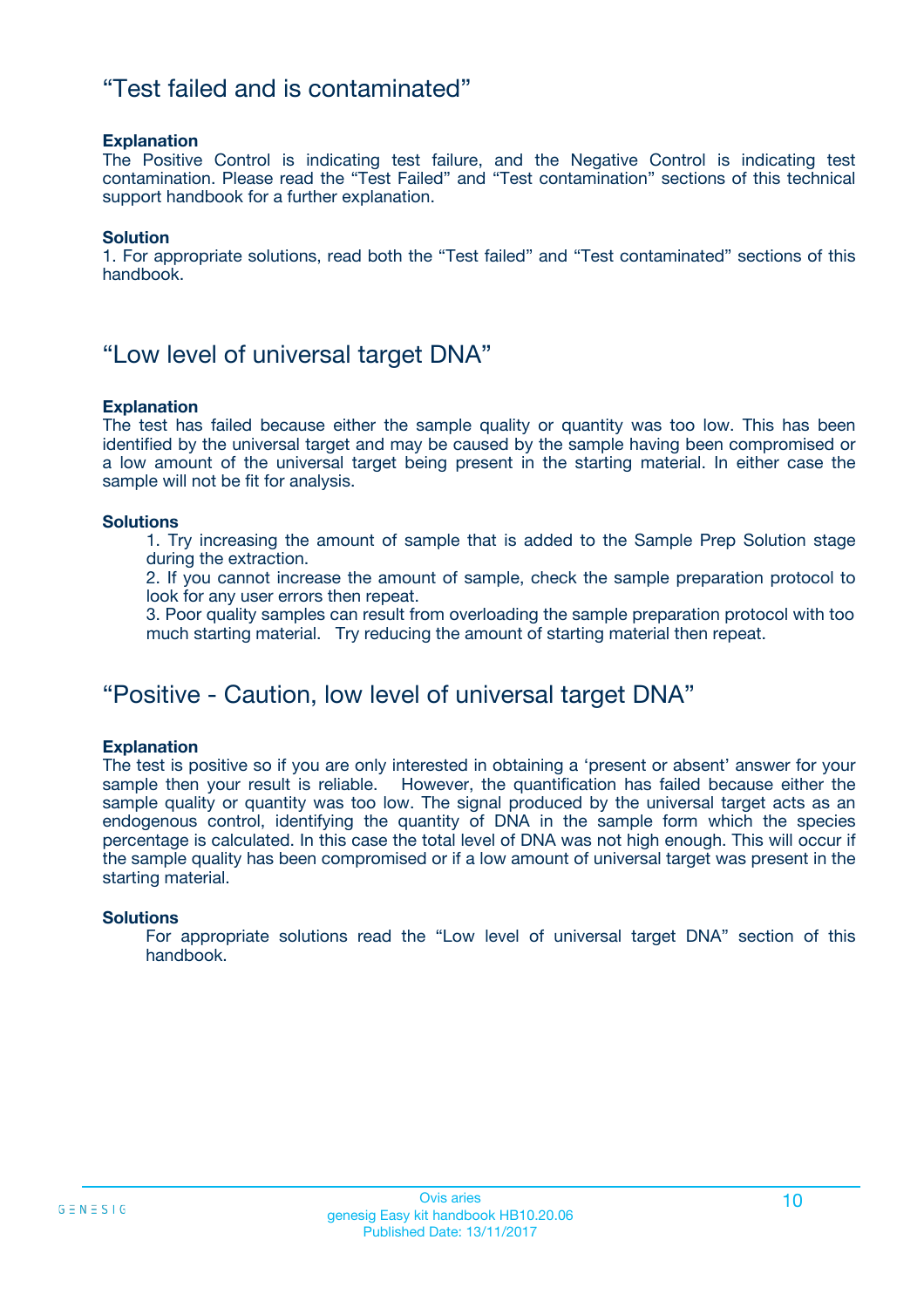# Speciation by qPCR

This kit provides a method for detecting Ovis aries mitochondrial DNA that may be present in a food sample. The kit is based on the PCR amplification of a unique species specific tag present in the mitochondrial genome of that species. The mitochondrial genome is an ideal target since it has been sequenced for many different species. This allows comprehensive bioinformatics analysis followed by careful design to ensure specific detection of the desired species whilst excluding detection of other related species. Furthermore, since there are multiple copies of each mitochondrial genome within each cell, the detection sensitivity for this kit is up to 100 times greater than that of a test which targets a single copy locus within the nuclear DNA genome.

The test works by detecting the level of DNA present from the animal of interest and then compares that to the total level of animal DNA in the sample.

If testing a non-animal sample the genesig Easy AnimalFINDER kits will be more appropriate as they do not require the detection of the universal meat/fish endogenous control.

### **Sensitivity**

Under optimal conditions, the kit provides exceptional sensitivity and will detect adulterated foodstuffs. Detection of less than 0.1% adulteration is possible.

The sensitivity depends on the quality of the DNA sample that you use. Greater sensitivity is possible with higher levels of good quality DNA. The genesig q16 will automatically assess the DNA quality and report on the sensitivity of each test on a case-by-case basis.

### **Specificity**

The kit is designed to specifically detect Sheep species that are relevant to the food industry and to give negative detection on other possible animal species.

If you have a query about the detection status of a specific species or sub-species please enquire: enquiry@primerdesign.co.uk